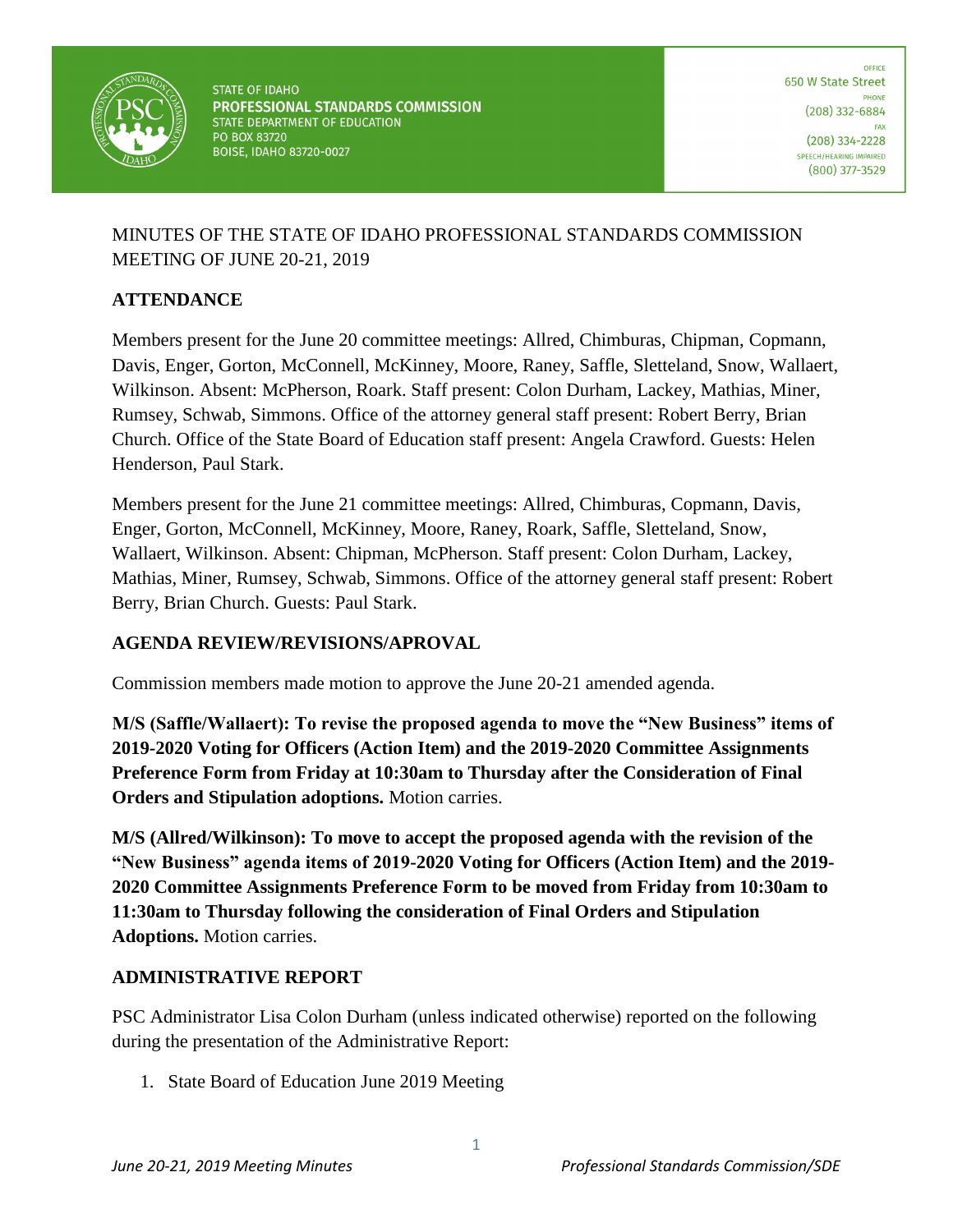

- a. At its June 2019 Meeting, the State Board of Education reviewed proposed revisions to IDAPA 08.02.02 as well as proposed revisions to *Idaho Standards for Initial Certification of Professional School Personnel.* 
	- i. Standards and endorsements reviewed included Exceptional Child Generalist, Visual Impairment, Deaf/Hard of Hearing, Blended Early Childhood, School Counselor, School Psychologist, and School Social Worker.
	- ii. Proposed IDAPA 08.02.02 revisions included language regarding Alternative Authorizations, Non-Traditional Routes, and the Code of Ethics.
- b. The State Board of Education also reviewed Lewis-Clark State College's program as a Non-Traditional Route, and will be considering the same for the College of Southern Idaho.
- c. The State Board of Education gave guidelines for the Emergency Provisional Application, including the timing of application submission and guidance on endorsements requested. This information is to be shared with Local Education Agencies (LEAs).
- 2. Colon Durham introduced Bobbi Simmons as the new Administrative Assistant to Certification and Professional Standards, as well as the new PSC Secretary.
- 3. Colon Durham shared that the Certification and Professional Standards staff has been making changes to the Certification website, making improvements in terms of ease and accessibility to the end user.
- 4. The Career Technical Education Division will be responsible for all CTE certification and endorsements, including the current five (5) degree-based endorsements: Agriculture Science & Technology, Business Technology, Family & Consumer Science, Marketing, and Technology Education.
- 5. Colon Durham shared the projected dates for the 2019-2020 Program Reviews:
	- a. Boise State University Focused Visit: October 5-8, 2019
	- b. Teach for America Non-Traditional: November 5-8, 2019
	- c. University of Idaho Full State & CAEP: April 25-28, 2020
- 6. The following Standards Reviews were/are scheduled for the 2019-2020 year:
	- a. Past Reviews
		- i. Communication Arts: March 14-15, 2019
		- ii. Computer Science: May 3, 2019
	- b. Upcoming Reviews
		- i. Engineering: September 13, 2019
		- ii. Physical Education & Health: October 24-25, 2019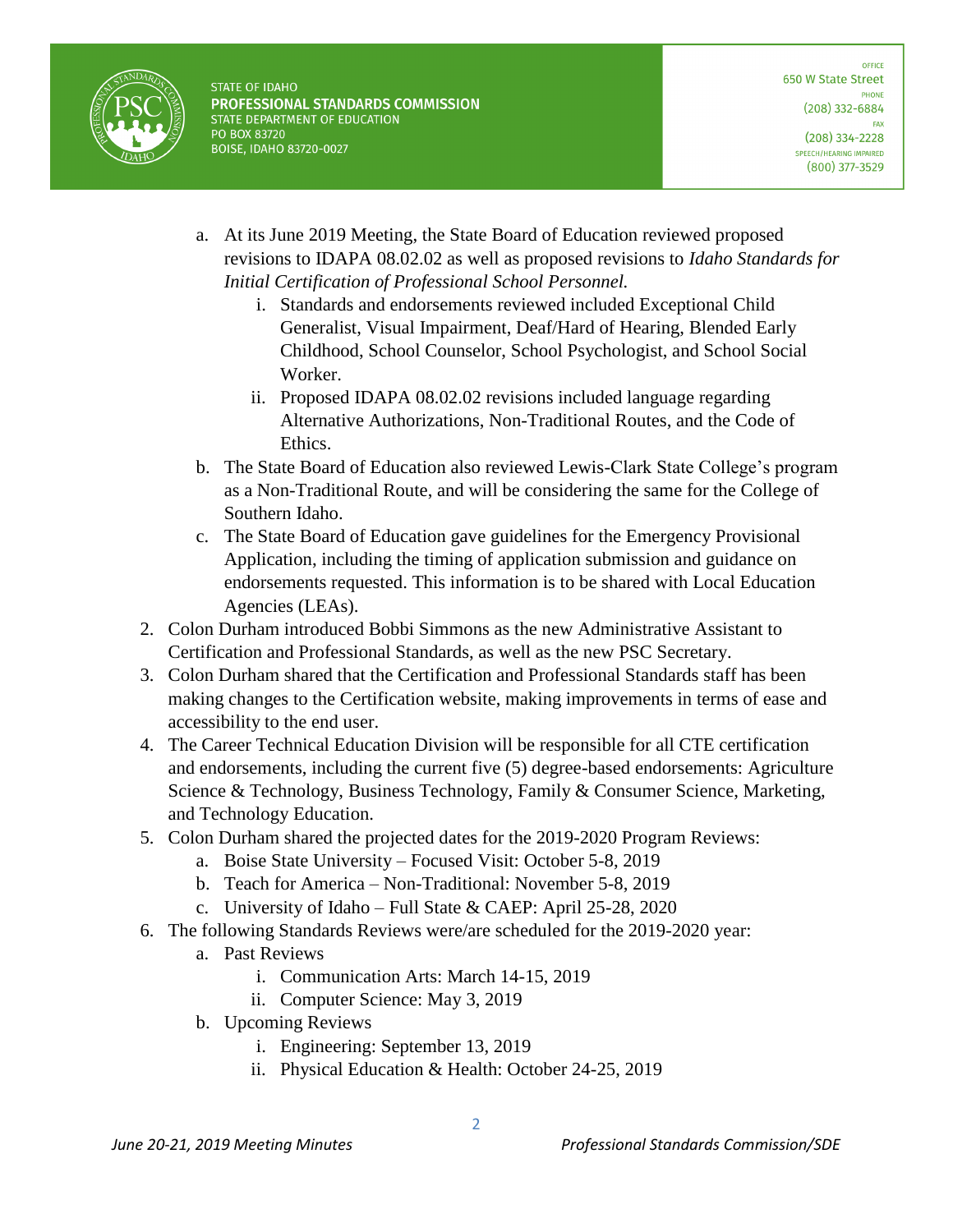

- iii. Social Studies American Government/Political Science, Anthropology, Economics, Geography, History, Psychology, Social Studies, Sociology: December 12-13, 2019
- 7. Colon Durham shared information regarding recent staff travel:
	- a. Lisa Colon Durham and Cina Lackey recently attended the National Association of State Directors of Teacher Education and Certification (NASDTEC) Annual Meeting June 1-5, 2019. The conference featured discussions on reciprocity and what states are doing to minimize barriers and increase equity and diversity of the teacher pipeline as well as taking a close look at renewal policies. In regard to renewal policies, micro-credentialing as professional development was discussed and explored. The conference also provided an overview of legislation that has occurred nationally, in addition to social and emotional learning practices. Other news coming out of the conference included the recent partnership between ETS and Kahn Academy to provide free online resources and test preparation for Praxis Core Assessment, which will be available on July 22, 2019.
		- i. NEA has free micro-credentialing opportunities, which can be found on their [website](https://nea.certificationbank.com/Stack_Library).
- 8. Colon Durham shared that she and Cina Lackey will be attending the ISEE Roadshow to provide school districts and charters with ISEE support, with travel dates to be determined.

## **STATE BOARD REPORT**

Angela Crawford was introduced as the new Educator Effectiveness Program Manager for the State Board of Education.

Crawford shared information regarding the Master Educator Premium application and review process, which is now underway. In the four weeks that the Board of Education has been accepting applications, 525 have so far been received, with the majority of applications being received from Region III. Over the course of the process, the majority of public questions have been regarding technical issues. Reviewer training dates will be held around the state of Idaho, including three training dates in the Boise area, one in Twin Falls, one in Idaho Falls, and one in the Coeur d'Alene area. Crawford shared that there is need for more reviewers in regions II and V. Information on becoming a reviewer or applying can be found on the **Idaho State Board of** [Education Master Educator Premium webpage](https://boardofed.idaho.gov/k-12-education/educator-effectiveness/master-teacher-premium-plan/).

## **CONSIDERATION OF STIPULATION/FINAL ORDERS BY FULL COMMISSION**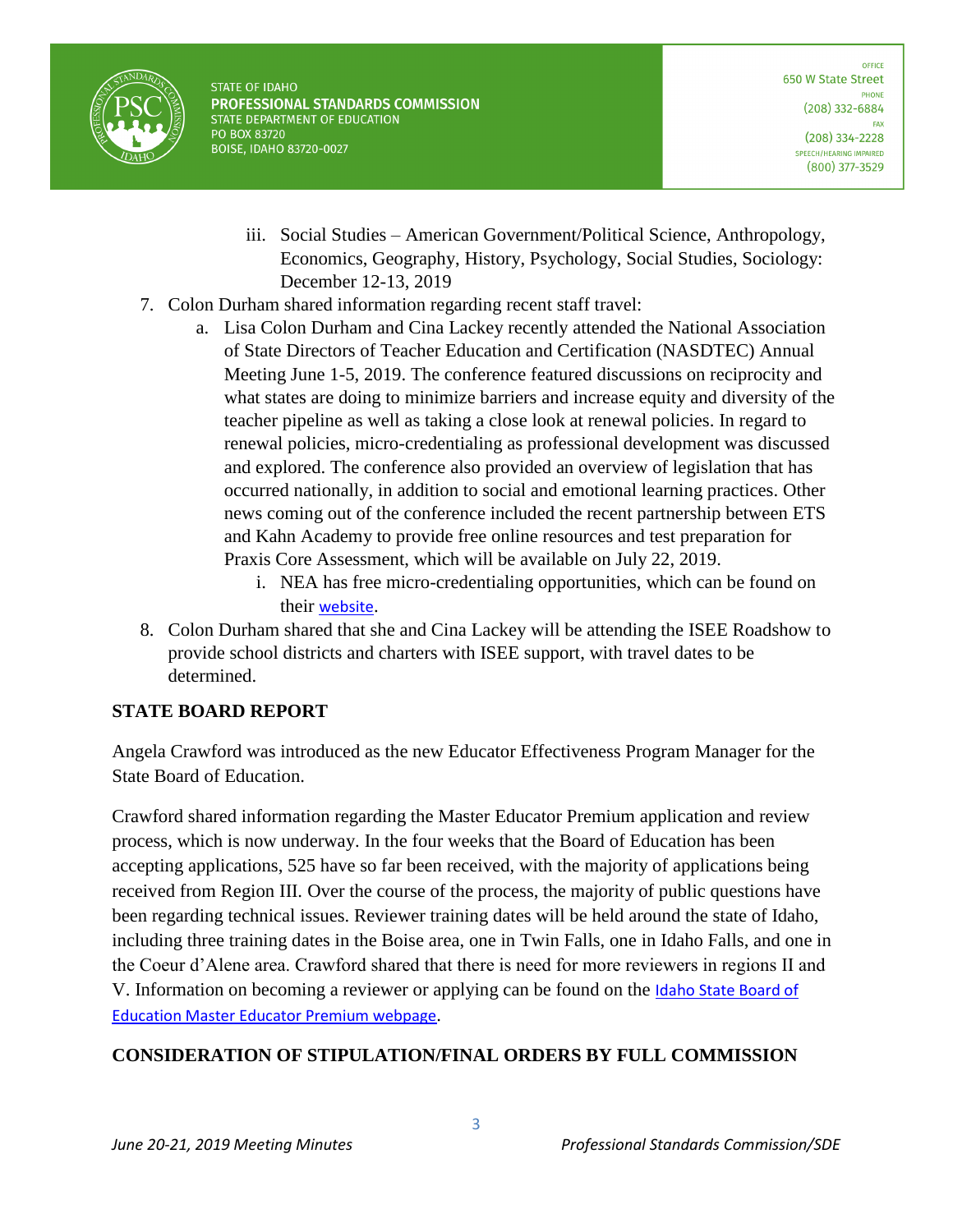

**M/S (Enger/Wallaert): In case number 21819, concerning the certificate (s) of Bryan L Johnston, I move that the Professional Standards Commission accept the findings and voluntary surrender of Mr. Johnston's certificate as presented.** Chimburas – yes; Copmann – yes; Enger – yes; Moore – yes; Raney – yes; Sletteland – yes; Snow – yes; Wallaert – yes; Wilkinson – yes. Members Allred, Chipman, Davis, Gorton, McConnell, McKinney, and Saffle were recused from voting. McPherson and Roark were absent.

**M/S (Raney/Enger): In case number 21829, concerning the certificate(s) of Jeremy Campbell, I move that the Professional Standards Commission enter a final order that is effective when signed, incorporating as findings of fact the allegations in the administrative complaint, adopting any counts alleged by the Chief Certification officer in the administrative complaint in the first paragraph under request for relief.** Chimburas – yes; Copmann – yes; Enger – yes; McConnell – yes; Moore – yes; Raney – yes; Saffle – yes; Sletteland – yes; Snow – yes; Wallaert – yes; Wilkinson – yes. Members Allred, Chipman, Davis, Gorton, and McKinney were recused from voting. McPherson and Roark were absent.

**M/S (Wallaert/Copmann): In case number 21902, concerning the certificate(s) of Steffanie May, I move that the Professional Standards Commission accept the proposed stipulation as written and enter the accompanying consent order, which will be effective once signed.**

**M/S (Wallaert/Enger): I move to withdraw the motion accepting the proposed stipulation as written regarding case number 21902.**

**M/S (Raney/Wallaert): I move to table case 21902 pending further discussion of the Executive Committee.** Motion carries.

**M/S (Wallaert/McConnell): In case number 21903, concerning the certificate(s) of Bridget M. Durante, I move that the Professional Standards Commission accept the proposed stipulation as written and enter the accompanying consent order, which will be effective once signed.** Chimburas- yes; Copmann – yes; Enger – yes; McConnell- yes; Moore – yes; Raney – yes; Saffle – yes; Sletteland – yes; Snow – yes; Wallaert – yes; Wilkinson – yes. Members Allred, Chipman, Davis, Gorton, and McKinney were recused from voting. McPherson and Roark were absent.

**M/S (Wallaert/Wilkinson): In case number 21905, concerning the certificate(s) of Bryan J. Poole, I move that the Professional Standards Commission accept the proposed stipulation as written and enter the accompanying consent order, which will be effective once signed.**  Chimburas – no; Copmann – no; Enger – no; McConnell – no; Moore – no; Raney – no; Saffle –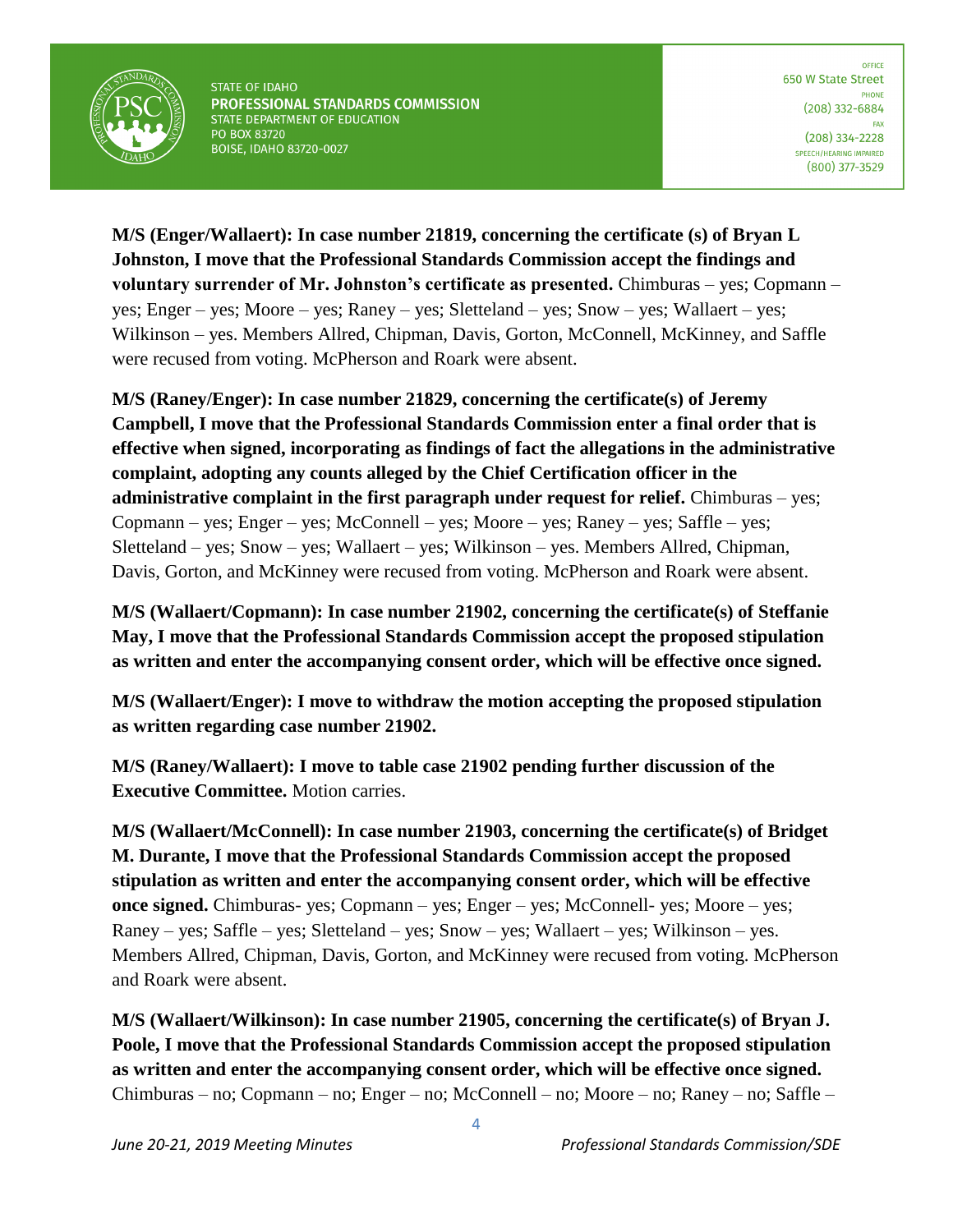

no; Sletteland – no; Wallaert – no; Wilkinson – yes. Members Allred, Chipman, Davis, Gorton, McKinney, and Snow were recused from voting. McPherson and Roark were absent.

**M/S (Raney/Saffle): I move to table case 21905 pending further discussion of the Executive Committee.** Motion carries.

**M/S (Enger/Wilkinson): In case number 21907, concerning the certificate(s) of Eric T. Lords, I move that the Professional Standards Commission accept the proposed stipulation as written and enter the accompanying consent order, which will be effective once signed.**  Chimburas – yes; Copmann – yes; Enger – yes; Moore – yes; Raney – no; Sletteland – yes; Snow – yes; Wallaert – yes; Wilkinson – yes. Members Allred, Chipman, Davis, Gorton, McConnell, McKinney, and Saffle were recused from voting. McPherson and Roark were absent.

**M/S (Gorton/Davis): M/S (Davis/Gorton): Under Idaho Code 74-206(1)(d), the Professional Standards Commission was called into Executive Session to consider investigatory records exempt from disclosure under Chapter 1 of Title 74, Idaho Code.** Allred – yes; Chimburas – yes; Copmann – yes; Davis – yes; Enger – yes; Gorton – yes; McConnell – yes; McKinney – yes; Moore – yes; Raney – yes; Roark – yes; Saffle – yes; Sletteland – yes; Snow – yes; Wallaert – yes; Wilkinson – yes. Chipman and McPherson were absent.

**M/S (McKinney/Davis): The Professional Standards Commission was called into Open Session, after entering Executive Session to consider investigatory records exempt from disclosure under Chapter 1 of Title 74, Idaho Code.** Allred – yes; Chimburas – yes; Copmann – yes; Davis – yes; Enger – yes; Gorton – yes; McConnell – yes; McKinney – yes; Moore – yes; Raney – yes; Roark – yes; Saffle – yes; Sletteland – yes; Snow – yes; Wallaert – yes; Wilkinson – yes. Chipman and McPherson were absent.

**M/S (McConnell/Wilkinson): In case number 21902, concerning the certificate(s) of Steffanie May, I move that the Professional Standards Commission accept the proposed stipulation as written and enter the accompanying consent order, which will be effective once signed.** Chimburas – yes; Copmann – yes; Enger – yes; McConnell – yes; Moore – yes; Raney – no; Saffle – yes; Sletteland – yes; Snow – yes; Wallaert – yes; Wilkinson – yes. Members Allred, Davis, McKinney, and Roark were recused from voting. Chipman, Gorton, and McPherson were absent.

**M/S (Wilkinson/Enger): In case number 21905, concerning the certificate(s) of Bryan J. Poole, I move that the Professional Standards Commission modify the proposed**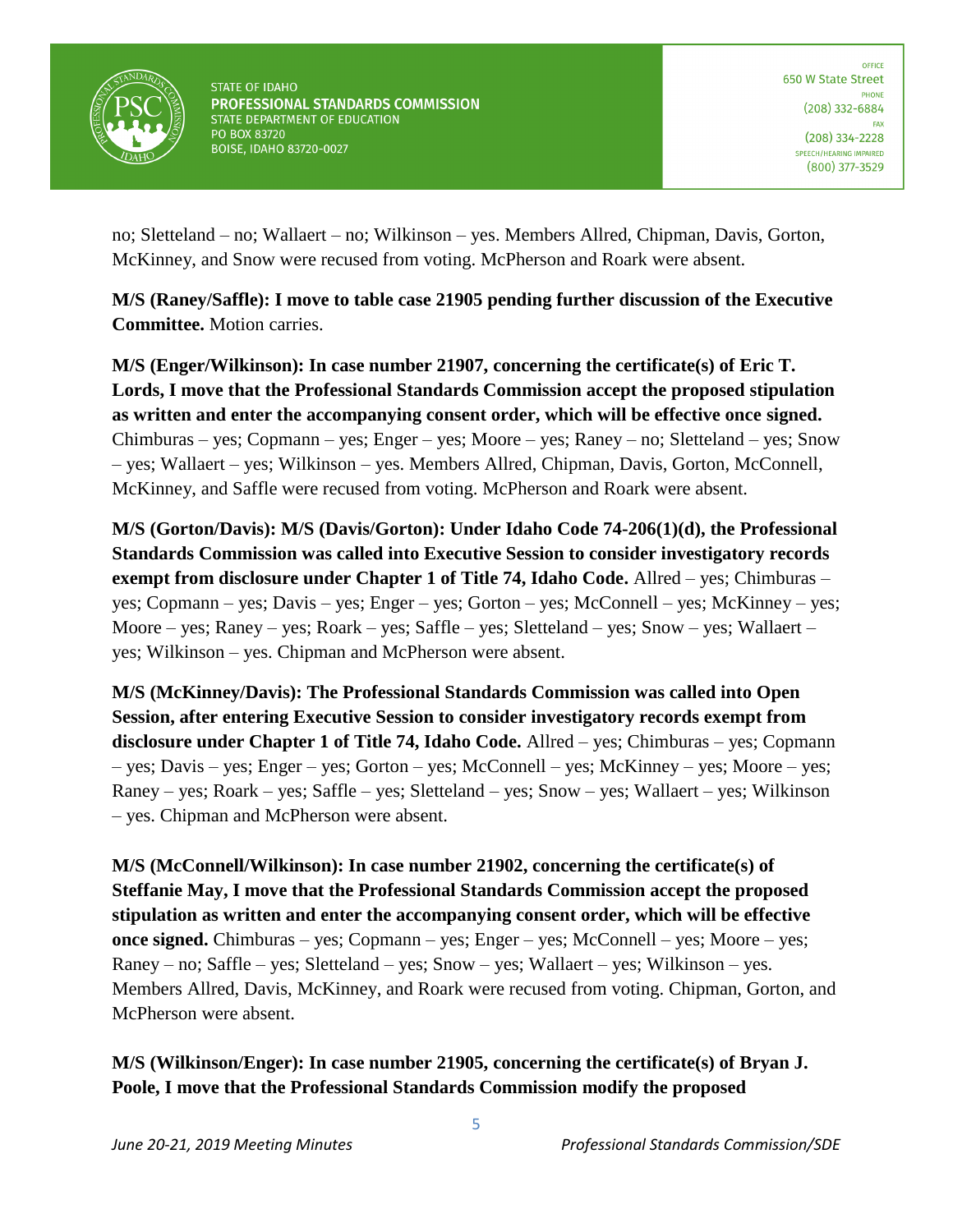

**stipulation, approve the modified stipulation, and, after the Respondent signs the modified stipulation, agree to the entry of a consent order, which will be effective once signed. The modifications are: In addition to the boundaries course, an indefinite suspension of Mr. Poole's certificates pending an evaluation by a licensed clinical psychologist or a licensed psychiatrist, at his expense, until receipt of documentation from the clinician that Mr. Poole's student boundary issues are controlled such that he may return to the classroom.**  Chimburas – yes; Copmann – yes; Enger – yes; McConnell – yes; Moore – yes; Raney – yes; Saffle – yes; Sletteland – yes; Wallaert – yes; Wilkinson – yes. Members Allred, Davis, McKinney, Roark, and Snow were recused from voting. Chipman, Gorton, and McPherson were absent.

#### **BUDGET COMMITTEE**

Members present: Chipman, McKinney, Saffle, Snow. Staff present: Colon Durham, Mathias. Absent: Roark.

PSC Administrator Lisa Colon Durham (in Budget Chair Tony Roark's absence) called Commission member's attention to the budget narrative beginning July 2018 and ending February 2019.

For the month ending July 2018, about \$300 was spent on ISEE Roadshow and remaining expenses for National Association of State Directors of Teacher Education and Certification (NASDTEC) annual conference in June 2018.

For the month ending August 2018, about \$150 was expended for staff travel to the NASDTEC annual conference June 2019 planning meeting. This expense was reimbursed in September 2018.

For the month ending September 2018, about \$400 was expended for staff travel to Council for the Accreditation of Educator Preparation (CAEP) Conference and to attend the State Board of Education meeting in Pocatello, Idaho. CAEP paid directly for majority of expenses.

For the month ending in October 2018, \$900 was expended for registration to NASDTEC Ted Andrews Winter Symposium (TAWS). Staff travel included council of Chief State School officers (CCSSO) – Teacher Preparation Data Network, which was paid for by CCSSO.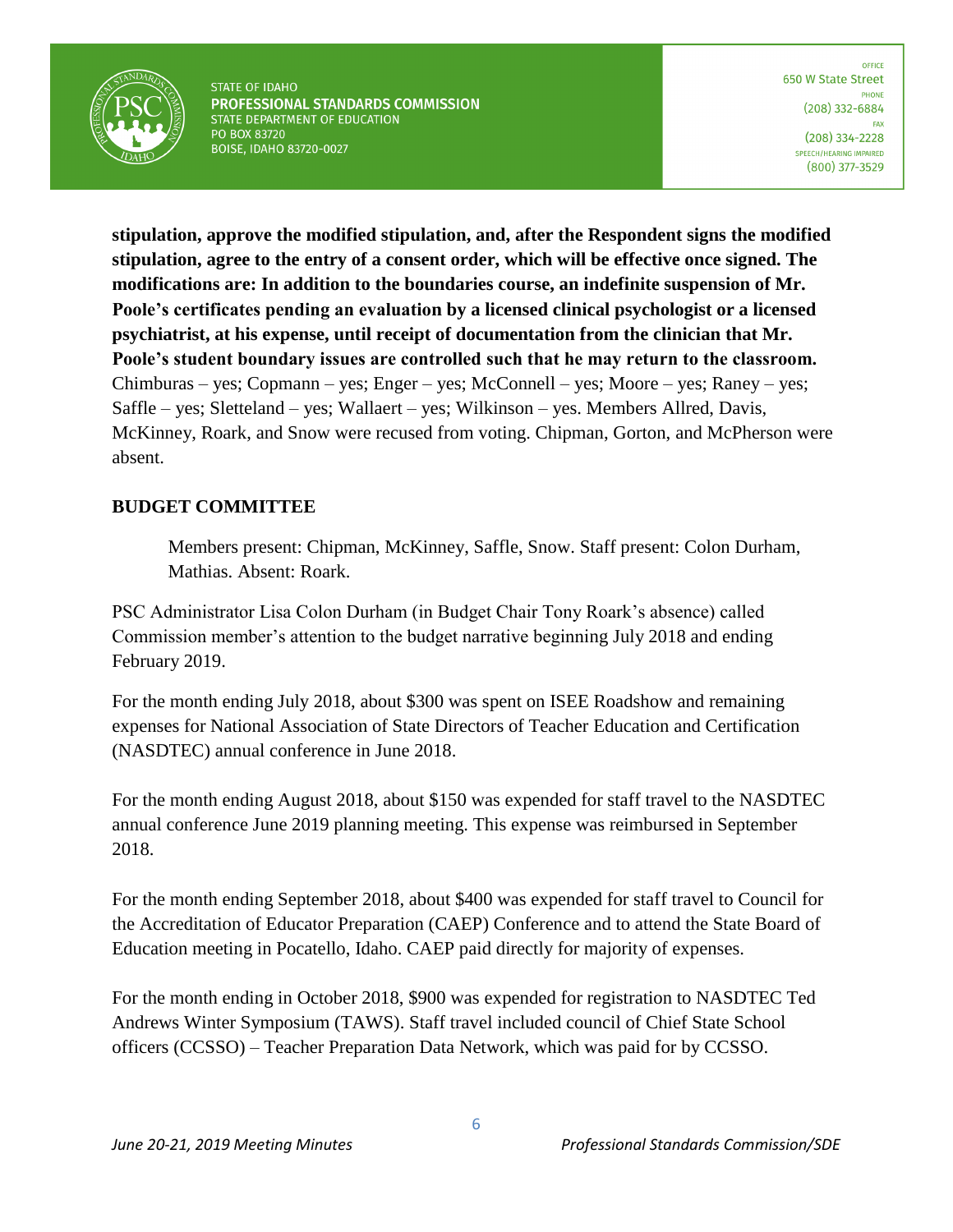

For the month ending in November 2018, about \$260 was spent on staff travel to CAEP Conference, about \$1,200 for registration to National Association for Alternative Certification (NAAC) Conference, and \$320 for airfare to NASDTEC TAWS.

For the month ending in December 2018, about \$1,100 was spent for airfare to NAAC.

For the month ending in January 2019, about \$1,100 was spent for NASDTEC TAWS.

For the month ending in February 2019, about \$360 was expended for NASDTEC TAWS, and \$1,500 for the NASDTEC Annual Conference in June 2019.

Staff attends four (4) major conferences per year. Approximate expenditures for each conference were:

- NAAC (Washington  $DC$ ) = \$5,000
- NASDTEC Annual Conference (Denver, Colorado) = \$3,400
- NASDTEC PPI (Portland, Maine)  $= $5,300$
- NASDTEC TAWS (San Diego, California) = \$2,800

For the month ending March 31, 2019, revenue was \$43,290. Expenditures for the month of March were \$36,179 with revenue exceeding expenditures by \$7,111.

March 2019 expenditures include about \$750 for printer toner and ink and about \$100 for staff travel to National Association for Alternative Certification (NAAC) Conference. In addition, about \$1,300 was spent on the Communication Arts Standards Review.

The User Transaction and the Daily Cash Balance reports were reconciled and balanced for the month of March.

For the month ending April 30, 2019, revenue was \$49,055. Expenditures for the month of April were \$47,339 with revenue exceeding expenditures by \$1,716.

In addition to routine operational costs, about \$3,400 was spent on April PSC meetings and about \$2,300 for staff travel to National Association for Alternative Certification (NAAC) Conference. Additional expenses for Communication Arts Standards Review totaled approximately \$1,000. April expenditures include the National Association of State Directors of Teacher Education and Certification (NASDTEC) annual dues of \$4,500.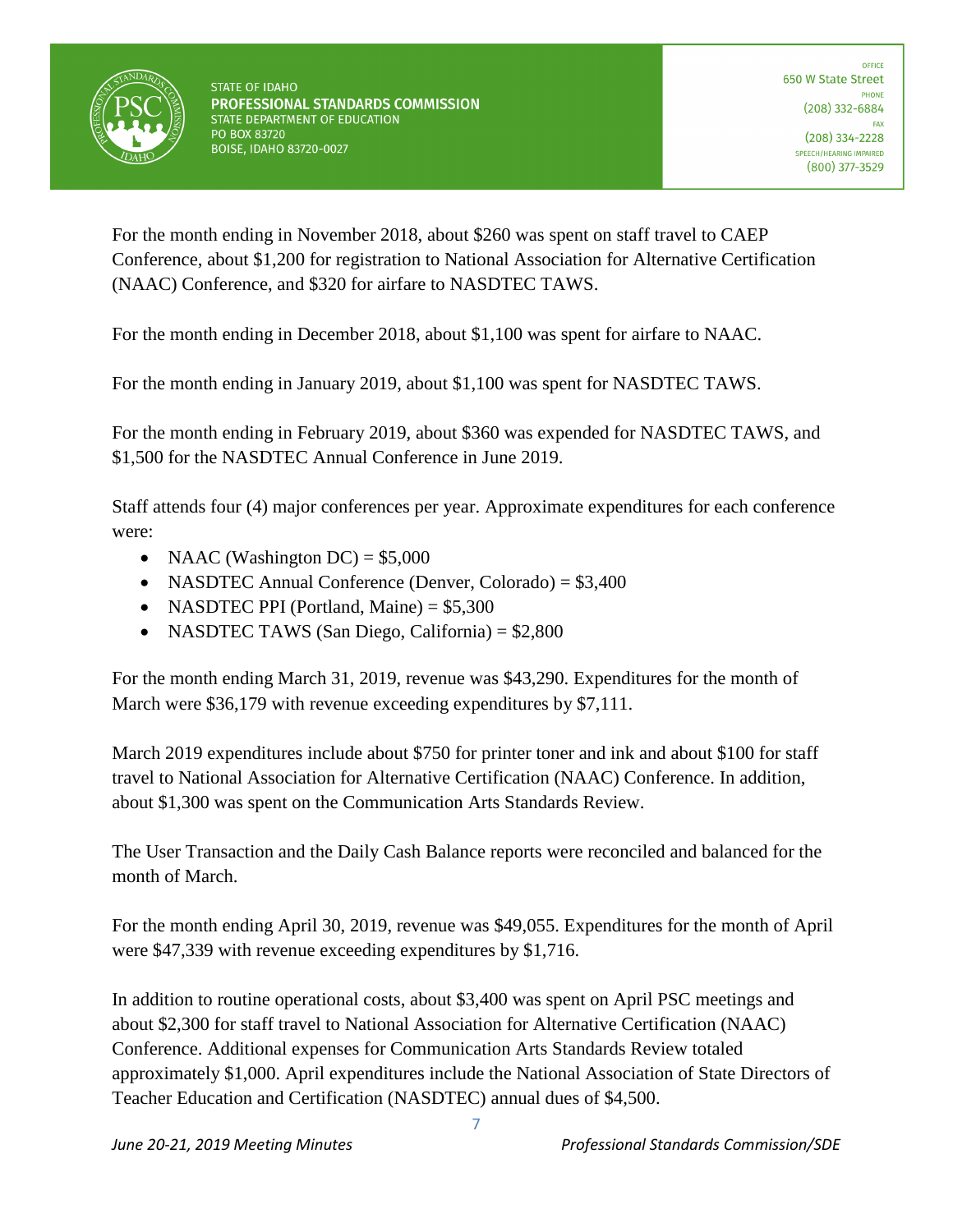

The User Transaction and the Daily Cash Balance reports were reconciled and balanced for the month of April.

For the month ending May 31, 2019, revenue was \$74,865. Expenditures for the month of May were 468,101 with expenditures exceeding revenue by \$6,764.

May 2019 included three pay periods and merit pay for the Certification and Professional Standards staff for a total of \$63,284 for salaries and benefits. In addition to routine operational costs, about \$3,000 was spent on April PSC meetings and about \$500 for the Computer Science Standards Review.

The User Transaction and the Daily Cash Balance reports were reconciled and balanced for the month of May.

Due to a shortage of time and the absence of Chair Tony Roark, the Budget Committee opted to meet a second time ahead of Friday's full commission meeting in order to review the 2019-2020 Budget Proposal.

The Budget Committee reported that it met on Friday, June 21 ahead of the full commission meeting. During the meeting, the committee reviewed the FY20 Budget Proposal for Certification and Professional Standards.

**M/S (Saffle/Snow): I move to approve the proposed budget for fiscal year 2020 for Certification and Professional Standards.** Motion carries.

**The Commission ACCEPTED the report of the Budget Committee.** Motion carries.

# **AUTHORIZATIONS COMMITTEE**

Members present: Chimburas, Copmann, Saffle, Wallaert, Wilkinson. Staff present: Miner.

Chair Elisa Saffle reported that at its June 20, 2019 meeting that the Authorizations Committee reviewed and recommended for approval 21 applications (some applications with multiple endorsement requests) for a total of 27 endorsements for the 2018-2019 school year. There were

8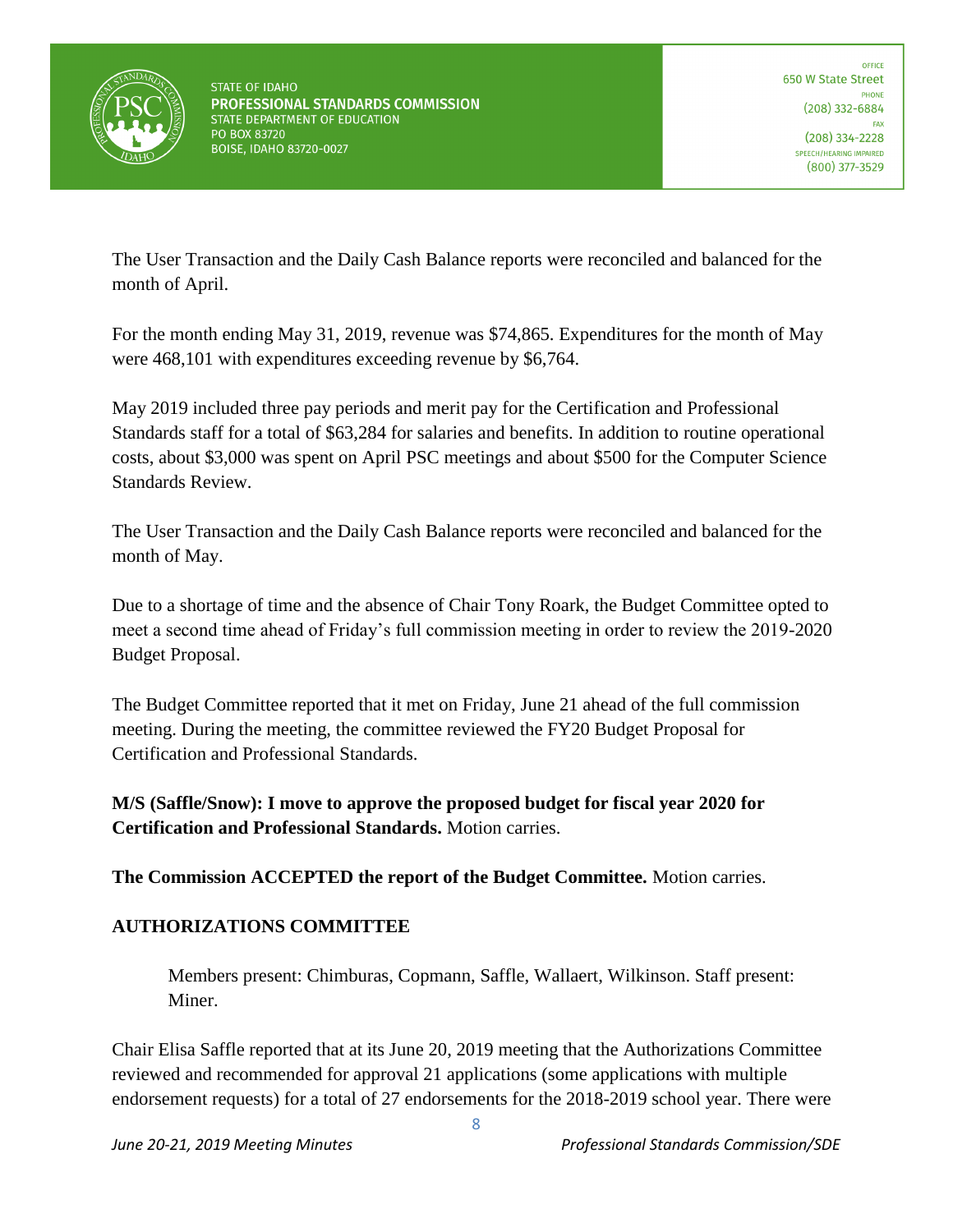

12 Content Specialist applications with a total of 15 endorsements, 3 Provisional applications with 3 endorsements – one application not recommended for approval, no Pupil Service Staff applications, and 6 Teacher to New applications with 9 endorsements.

## *Content Specialist: 2018-2019 School Year*

The following Content Specialist applications were recommended for approval.

| Last<br><b>Name</b> | First<br><b>Name</b> | <b>District</b>                          | <b>Certificate</b><br><b>Requested</b> | <b>Endorsement Requested</b>                     | <b>Endorsement Requested (2)</b>               |
|---------------------|----------------------|------------------------------------------|----------------------------------------|--------------------------------------------------|------------------------------------------------|
| Dyer                | <b>Brianna</b>       | Wilder<br>District                       | Standard<br>Instructional              | All Subjects (K-8)                               |                                                |
| Toone               | Barby                | North<br>Gem<br>District                 | Standard<br>Instructional              | All Subjects (K-8)                               |                                                |
| Zweifel             | Aara                 | Blaine<br>County<br>District             | Standard<br>Instructional              | All Subjects (K-8)                               |                                                |
| Hernandez           | Kala                 | <b>Notus</b><br>District                 | Standard<br>Instructional              | Agriculture Science and<br>Technology (6-12)     |                                                |
| Milner              | Jay                  | Jefferson<br>County<br>Joint<br>District | Pupil<br>Service Staff                 | School Social Worker                             |                                                |
| Velasco             | Freddy               | Blaine<br>County<br>District             | Standard<br>Instructional              | World Language - Spanish<br>$(K-12)$             | English as a Second Language<br>$(ESL) (K-12)$ |
| Wright              | Emily                | Glenns<br>Ferry<br>Joint<br>District     | Pupil<br>Service Staff                 | School Counselor (K-12)                          |                                                |
| Sanders             | Ellen                | Blaine<br>County<br>District             | Standard<br>Instructional              | Music $(6-12)$                                   |                                                |
| Burden              | Erin                 | Mountain<br>Home<br>District             | Occupational<br>Specialist             | Graphic Arts/Journalism (6-<br>12)               |                                                |
| Davis               | Shannon              | Oneida<br>County<br>District             | Occupational<br>Specialist             | Television<br>production/Broadcasting (6-<br>12) |                                                |
| Higgins             | Lyndy                | Mountain<br>Home<br>District             | Occupational<br>Specialist             | Information/Communication<br>Tech (6-12)         |                                                |
| Kalac               | Dana                 | Project<br>Patch<br>School               | Standard<br>Instructional              | Mathematics $-$ Basic (6-12)                     |                                                |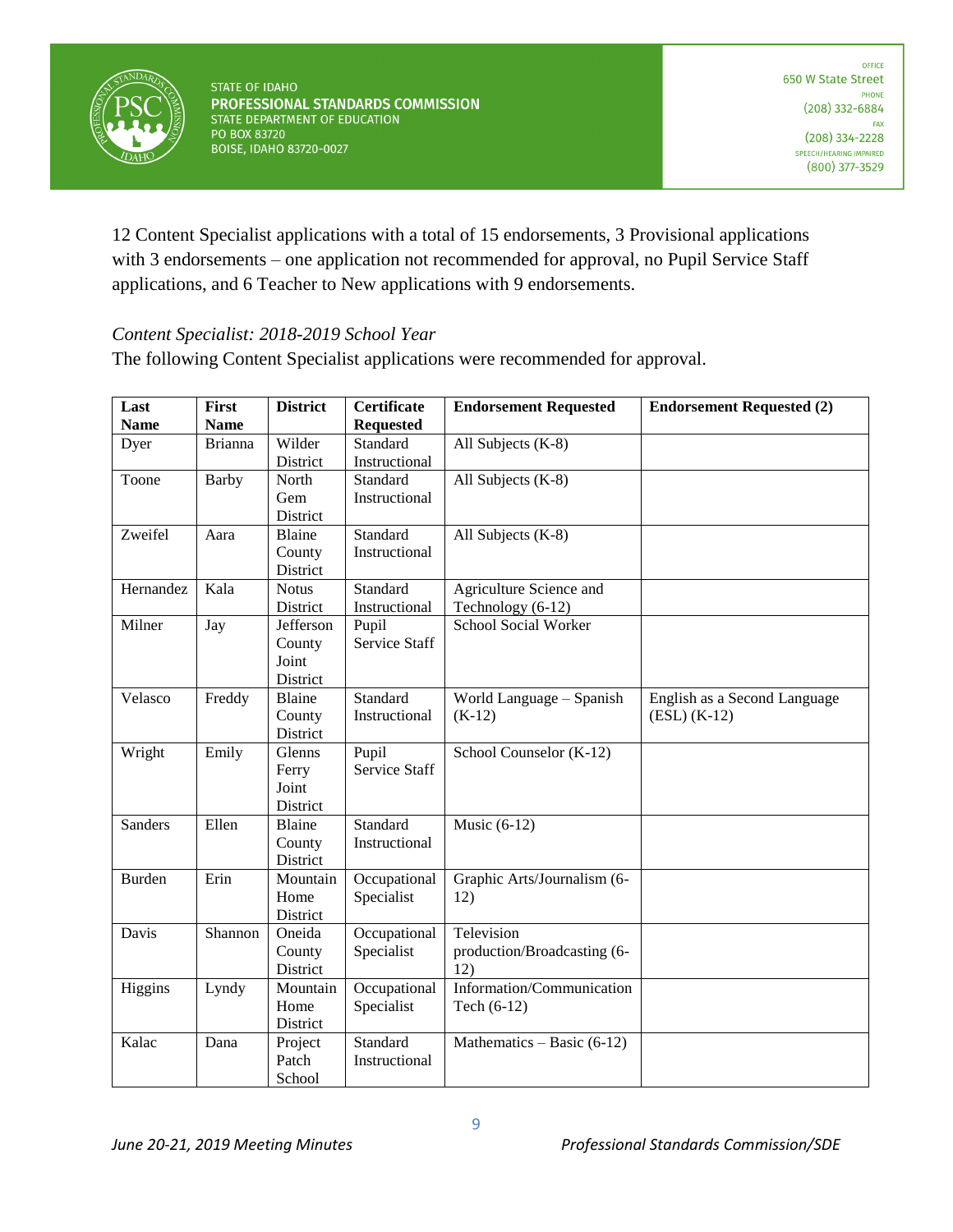

*Provisional: 2018-2019 School Year*

The following Provisional Application was not recommended for approval.

| <b>Last Name</b> | <b>First Name</b> | <b>District</b>   | <b>Certificate</b><br><b>Requested</b> | <b>Endorsement</b><br><b>Requested</b> |
|------------------|-------------------|-------------------|----------------------------------------|----------------------------------------|
| <b>N</b> ve      | Jacob             | Caldwell District | Standard                               | English $(6-12)$                       |
|                  |                   |                   | Instructional                          |                                        |

The following Provisional Applications were recommended to the State Board of Education for approval.

| <b>Last Name</b> | <b>First Name</b> | <b>District</b>          | Certificate      | <b>Endorsement</b>         |
|------------------|-------------------|--------------------------|------------------|----------------------------|
|                  |                   |                          | <b>Requested</b> | <b>Requested</b>           |
| Bailey           | Andrew            | St. Maries Joint         | Standard         | <b>Agriculture Science</b> |
|                  |                   | <b>District</b>          | Instructional    | and Technology (6-         |
|                  |                   |                          |                  | 12)                        |
| Frandsen         | Bryce             | <b>Kimberly District</b> | Standard         | All Subjects $(K-8)$       |
|                  |                   |                          | Instructional    |                            |

## *Teacher to New: 2018-2019 School Year*

The following Teacher to New applications were recommended for approval.

| <b>Last Name</b> | <b>First Name</b> | <b>District</b>                          | <b>Certificate</b><br><b>Requested</b> | <b>Endorsement</b><br><b>Requested</b>               | <b>Endorsement</b><br><b>Requested</b><br>(2)          | <b>Endorsement</b><br><b>Requested</b><br>(3) |
|------------------|-------------------|------------------------------------------|----------------------------------------|------------------------------------------------------|--------------------------------------------------------|-----------------------------------------------|
| Kelly            | Malena            | <b>Butte</b><br>County Joint<br>District | Standard<br>Instructional              | Exceptional<br>Child<br>Generalist (K-<br>12)        | Early<br>Childhood<br>Special<br>Education<br>$(PK-3)$ |                                               |
| Moseley          | Eugene            | Mountain<br>Home<br>District             | Standard<br>Instructional              | Exceptional<br>Child<br>Generalist (K-<br>12)        |                                                        |                                               |
| Fritz            | Laura             | Mullan<br>District                       | Occupational<br>Specialist             | Family and<br>Consumer<br>Sciences $(6-12)$          |                                                        |                                               |
| Kologi           | Susan             | <b>Novias</b><br>Academy                 | Standard<br>Instructional              | Mathematics $-$<br>Basic $(5-9)$                     | Earth and<br>Space<br>Science $(5-9)$                  | Science-<br>Middle Level<br>$(5-9)$           |
| Leachman         | Jennifer          | Orofino<br>Joint District                | Standard<br>Instructional              | <b>Blended Early</b><br>Childhood<br>Education/Early |                                                        |                                               |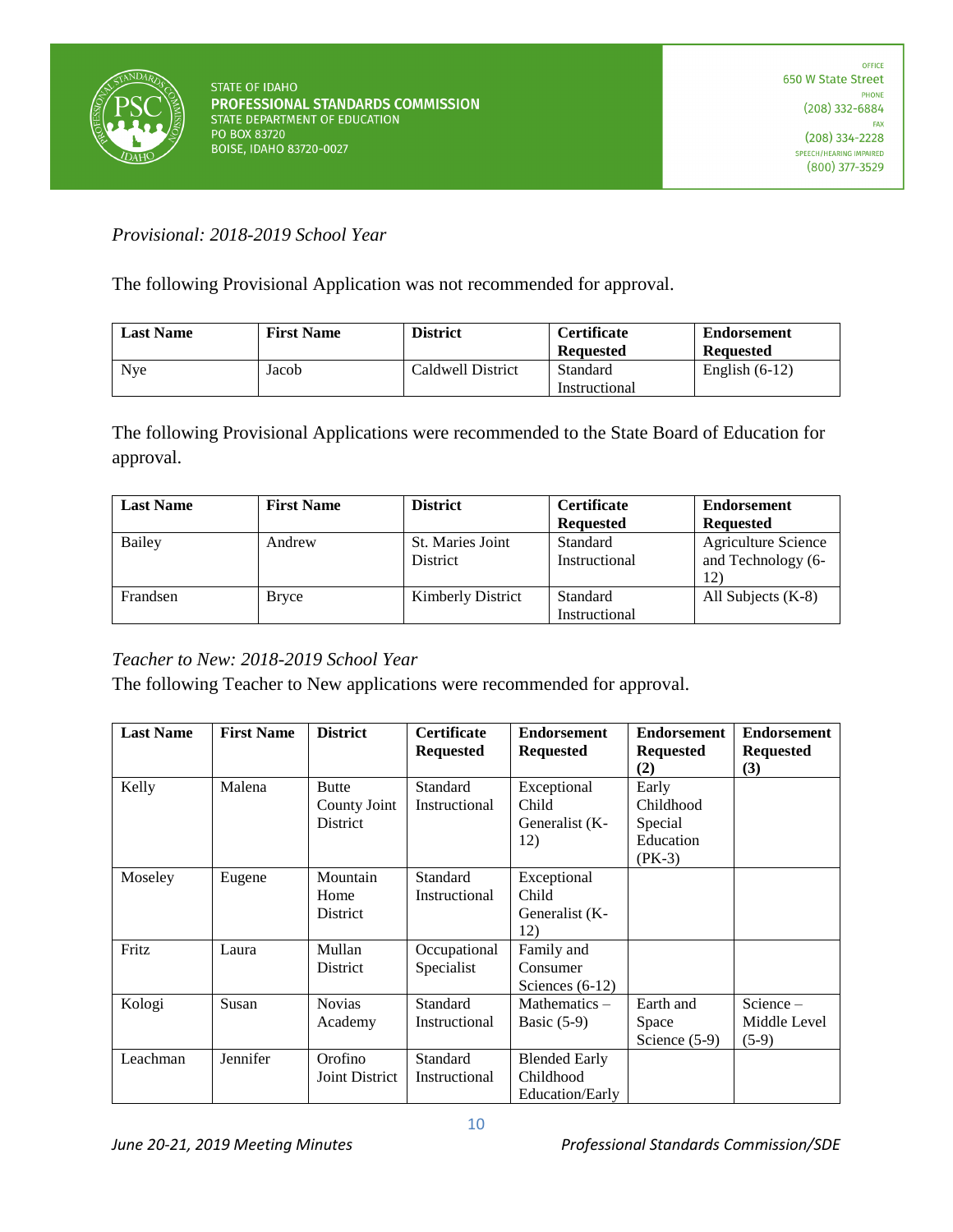

|      |       |                 |               | Childhood      |  |
|------|-------|-----------------|---------------|----------------|--|
|      |       |                 |               | Special        |  |
|      |       |                 |               | Education (PK- |  |
|      |       |                 |               | 3              |  |
| Puga | Maria | Wilder          | Standard      | All Subjects   |  |
|      |       | <b>District</b> | Instructional | $(K-8)$        |  |

Chair Elisa Saffle reported that the Authorizations Committee also reviewed and recommended for approval 36 applications (some applications with multiple endorsement requests) for a total of 37 endorsements for the 2019-2020 school year. There were 19 Content Specialist applications for a total of 20 endorsements, 1 Provisional application with 1 endorsement, 1 Pupil Service Staff application with 1 endorsement, and 15 Teacher to New applications with 15 endorsements.

## *Content Specialist: 2019-2020 School Year*

The following Content Specialist applications were recommended for approval.

| <b>Last Name</b> | <b>First Name</b> | <b>District</b>        | <b>Certificate</b> | <b>Endorsement</b> | <b>Endorsement</b>   |
|------------------|-------------------|------------------------|--------------------|--------------------|----------------------|
|                  |                   |                        | <b>Requested</b>   | <b>Name</b>        | <b>Name</b>          |
|                  |                   |                        |                    | <b>Requested</b>   | <b>Requested (2)</b> |
| Atwood           | Megan             | Madison                | Standard           | Exceptional        |                      |
|                  |                   | District               | Instructional      | Child Generalist   |                      |
|                  |                   |                        |                    | $(K-12)$           |                      |
| Jones            | Casey             | Fern Waters            | Standard           | All Subjects (K-   |                      |
|                  |                   | <b>Charter School</b>  | Instructional      | 8)                 |                      |
| Carlson          | Candice           | Pocatello              | Standard           | World              |                      |
|                  |                   | <b>District</b>        | Instructional      | Language $-$       |                      |
|                  |                   |                        |                    | Spanish $(6-12)$   |                      |
| Clardie          | Jill              | Nampa School           | Pupil Service      | School             |                      |
|                  |                   | <b>District</b>        | <b>Staff</b>       | Counselor (K-      |                      |
|                  |                   |                        |                    | 12)                |                      |
| Gibson           | Marilyn           | Marsh Valley           | Standard           | All Subjects (K-   |                      |
|                  |                   | Joint District         | Instructional      | 8)                 |                      |
| Harris           | Patricia          | Minidoka               | Standard           | All Subjects (K-   |                      |
|                  |                   | County Joint           | Instructional      | 8)                 |                      |
|                  |                   | District               |                    |                    |                      |
| Nelson           | Mari              | Twin Falls             | Pupil Service      | School             |                      |
|                  |                   | <b>District</b>        | <b>Staff</b>       | Counselor (K-      |                      |
|                  |                   |                        |                    | 12)                |                      |
| Smith            | Weston            | <b>Twin Falls</b>      | Standard           | Visual Arts (6-    |                      |
|                  |                   | District               | Instructional      | 12)                |                      |
| Anderson         | Nicholas          | <b>Bear Lake</b>       | Pupil Service      | School             |                      |
|                  |                   | <b>County District</b> | Staff              | Counselor (K-      |                      |
|                  |                   |                        |                    | 12)                |                      |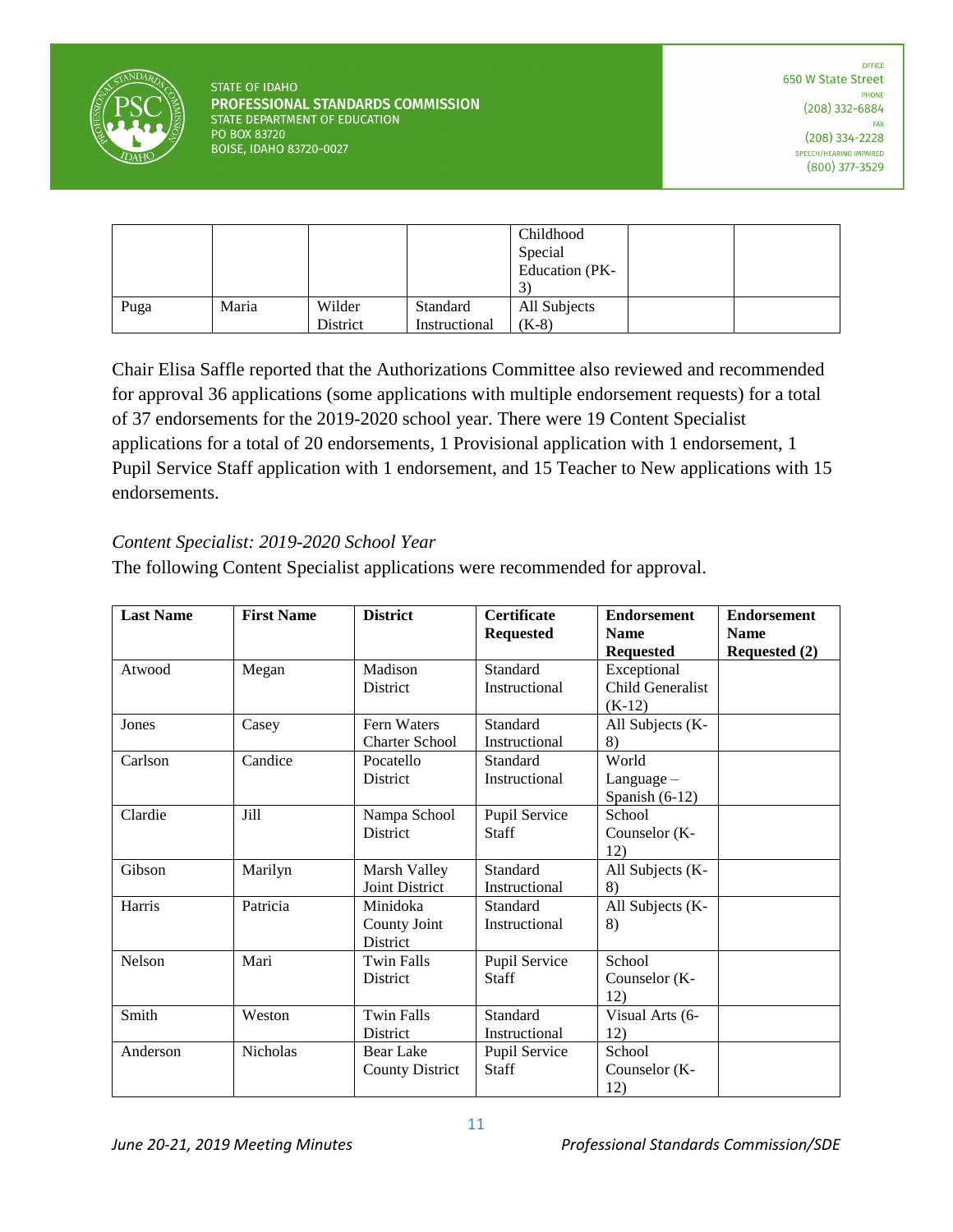

| <b>Baker</b> | Aryn         | Nampa School<br><b>District</b> | Standard<br>Instructional | Exceptional<br>Child Generalist |                |
|--------------|--------------|---------------------------------|---------------------------|---------------------------------|----------------|
|              |              |                                 |                           | $(K-12)$                        |                |
| Bishop       | Amanda       | Minidoka                        | Standard                  | All Subjects (K-                |                |
|              |              | <b>County School</b>            | Instructional             | 8)                              |                |
| <b>Blick</b> | Julie        | District<br><b>Twin Falls</b>   | Standard                  |                                 |                |
|              |              | District                        | Instructional             | All Subjects (K-<br>8)          |                |
| Eggers       | Drew         | Kendrick Joint                  | Pupil Service             | School                          |                |
|              |              | District                        | <b>Staff</b>              | Counselor (K-                   |                |
|              |              |                                 |                           | 12)                             |                |
| Maylett      | Erin         | Joint School                    | Standard                  | World                           |                |
|              |              | District No. 2                  | Instructional             | $Language -$                    |                |
|              |              |                                 |                           | Spanish $(6-12)$                |                |
| Woodruff     | Andrew       | Nampa School                    | Standard                  | Exceptional                     |                |
|              |              | District                        | Instructional             | Child Generalist                |                |
|              |              |                                 |                           | $(K-12)$                        |                |
| Carlstrom    | Kelly        | <b>Troy School</b>              | Standard                  | Health $(6-12)$                 | Physical       |
|              |              | <b>District</b>                 | Instructional             |                                 | Education (PE) |
| Cox          | Mallory      | <b>Troy School</b>              | Standard                  | Exceptional                     | $(K-12)$       |
|              |              | District                        | Instructional             | Child Generalist                |                |
|              |              |                                 |                           | $(K-12)$                        |                |
| Gebert       | Laurie       | Joint School                    | Standard                  | World                           |                |
|              |              | District No. 2                  | Instructional             | $Language -$                    |                |
|              |              |                                 |                           | German $(6-12)$                 |                |
| Pagano       | <b>Bruce</b> | Nampa School                    | Pupil Service             | School                          |                |
|              |              | District                        | Staff                     | Counselor (K-                   |                |
|              |              |                                 |                           | 12)                             |                |

## *Provisional: 2019-2020 School Year*

The following Provisional Application was recommended to the State Board of Education for approval.

| <b>Last Name</b> | <b>First Name</b> | <b>District</b>                | <b>Certificate</b><br><b>Requested</b> | <b>Endorsement</b><br>Requested   |
|------------------|-------------------|--------------------------------|----------------------------------------|-----------------------------------|
| Woodman          | Stephanie         | Joint School District<br>No. 2 | Standard<br>Instructional              | Mathematics $-$<br>Basic $(6-12)$ |

## *Pupil Service Staff: 2019-2020 School Year*

The following Pupil Service Staff applications were recommended for approval.

| ∟ast '<br><b>Name</b> | <b>First</b><br><b>Name</b> | $\mathbf{r}$<br>District | <i>ertificate</i> | ┳<br>torsement<br>⊍nd |
|-----------------------|-----------------------------|--------------------------|-------------------|-----------------------|
|                       |                             |                          | Keauested<br>.    | Requested             |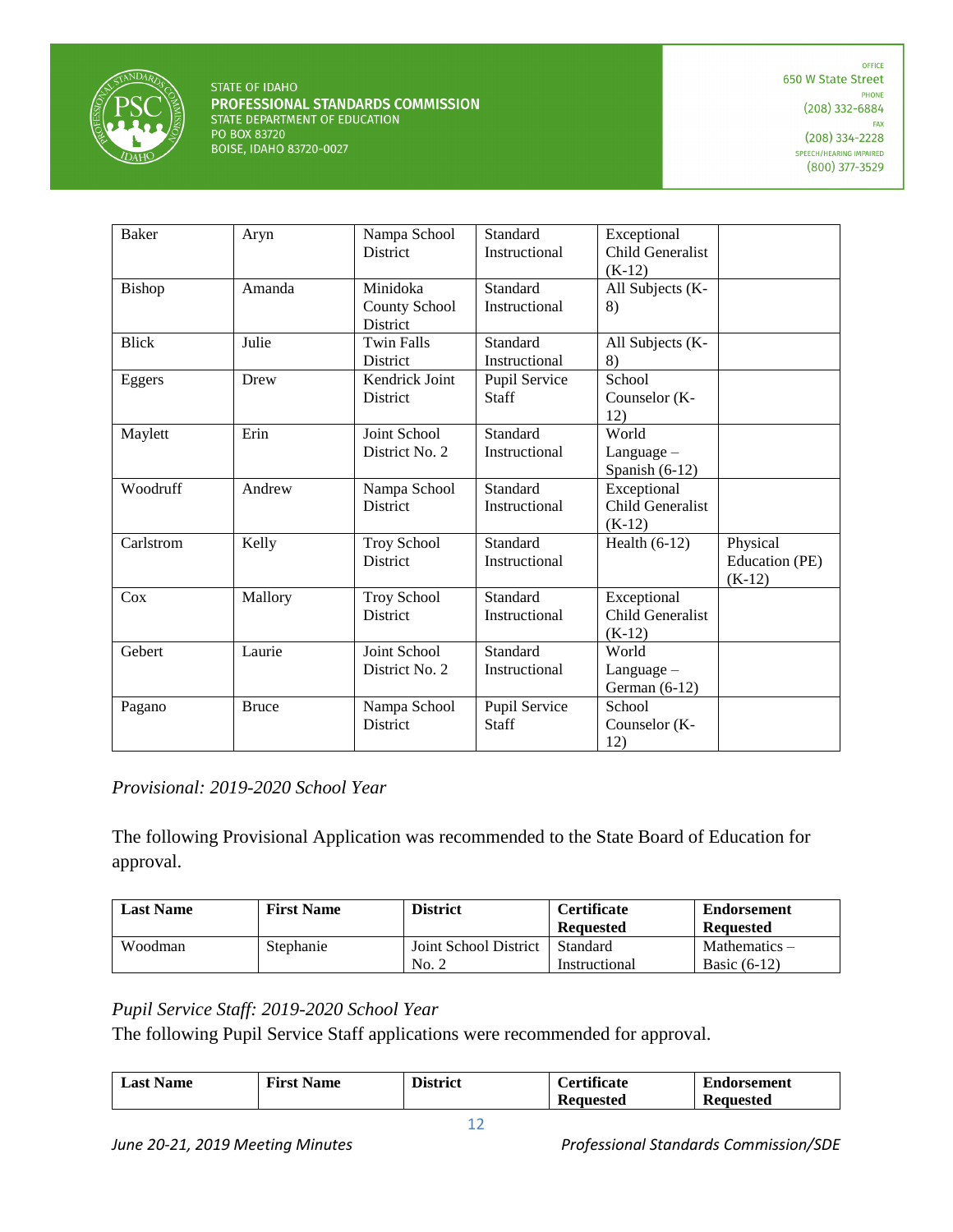

| $\angle$ one | $\sim$<br>ihontae<br>. | . .<br>ciarder<br>valley      | $\overline{c}$<br>$\sqrt{ }$<br>Staff<br>Service<br>P <sub>11</sub> nn. | schoe'<br>ounselor          |
|--------------|------------------------|-------------------------------|-------------------------------------------------------------------------|-----------------------------|
|              |                        | $-$ 3.4 $-$ 4.4 $-$<br>wurde: |                                                                         | $\tau$<br>$\sim$<br>Æ.<br>. |

#### *Teacher to New: 2019-2020*

The following Teacher to New applications were recommended for approval.

| <b>Last Name</b> | <b>First Name</b> | <b>District</b>             | <b>Certificate</b>  | <b>Endorsement</b>      |
|------------------|-------------------|-----------------------------|---------------------|-------------------------|
|                  |                   |                             | <b>Requested</b>    | <b>Requested</b>        |
| Coffey           | <b>Brian</b>      | Nampa School                | Standard            | Exceptional Child       |
|                  |                   | District                    | Instructional       | Generalist (K-12)       |
| Beorchia         | Kasi              | <b>Idaho</b> Digital        | Standard            | Psychology (6-12)       |
|                  |                   | Learning Academy            | Instructional       |                         |
| Monroe           | Kayla             | Kellogg Joint               | Standard            | Mathematics (6-12)      |
|                  |                   | District                    | Instructional       |                         |
| Waisanen         | Heidi             | Genesee Joint               | Standard            | Teacher Librarian       |
|                  |                   | District                    | Instructional       | $(K-12)$                |
| Warburton        | Elizabeth         | Gem Prep: Nampa,            | Administrator       | School Principal        |
|                  |                   | Inc.                        |                     | $(Pre-K-12)$            |
| Dunn             | Richard           | <b>Snake River District</b> | Administrator       | School Principal        |
|                  |                   |                             |                     | $(Pre-K-12)$            |
| Densley          | Wendi             | <b>Middleton District</b>   | Pupil Service Staff | <b>School Counselor</b> |
|                  |                   |                             |                     | $(K-12)$                |
| Willard          | Aureielle         | <b>Madison District</b>     | Pupil Service Staff | <b>School Counselor</b> |
|                  |                   |                             |                     | $(K-12)$                |
| Hersey           | Cindee            | Joint School District       | Standard            | Teacher Librarian       |
|                  |                   | No. 2                       | Instructional       | $(K-12)$                |
| Waldbillig       | Jessica           | Joint School District       | Standard            | Deaf/Hard of            |
|                  |                   | No. 2                       | Instructional       | Hearing $(K-12)$        |
| Dade             | Allen             | Joint School District       | Standard            | Health $(6-12)$         |
|                  |                   | No. 2                       | Instructional       |                         |
| Erekson          | Daniel            | McCall-Donnelly             | Standard            | Physical Education      |
|                  |                   | Joint School District       | Instructional       | $(PE)$ (6-12)           |
| King             | <b>Bridget</b>    | Joint School District       | Standard            | Visual Arts (K-12)      |
|                  |                   | No. 2                       | Instructional       |                         |
| Maas-Gotti       | Kristen           | <b>Post Falls District</b>  | Standard            | Theater Arts (6-12)     |
|                  |                   |                             | Instructional       |                         |
| Morgan           | Christina         | Joint School District       | Standard            | Social Studies (6-      |
|                  |                   | No. 2                       | Instructional       | 12)                     |

The Authorizations Committee discussed the process for applications for the current school year that are still incomplete by the June PSC meeting. The committee determined that these applications will be marked as "Not Approved," and that the Procedures Manual will be updated to reflect this practice.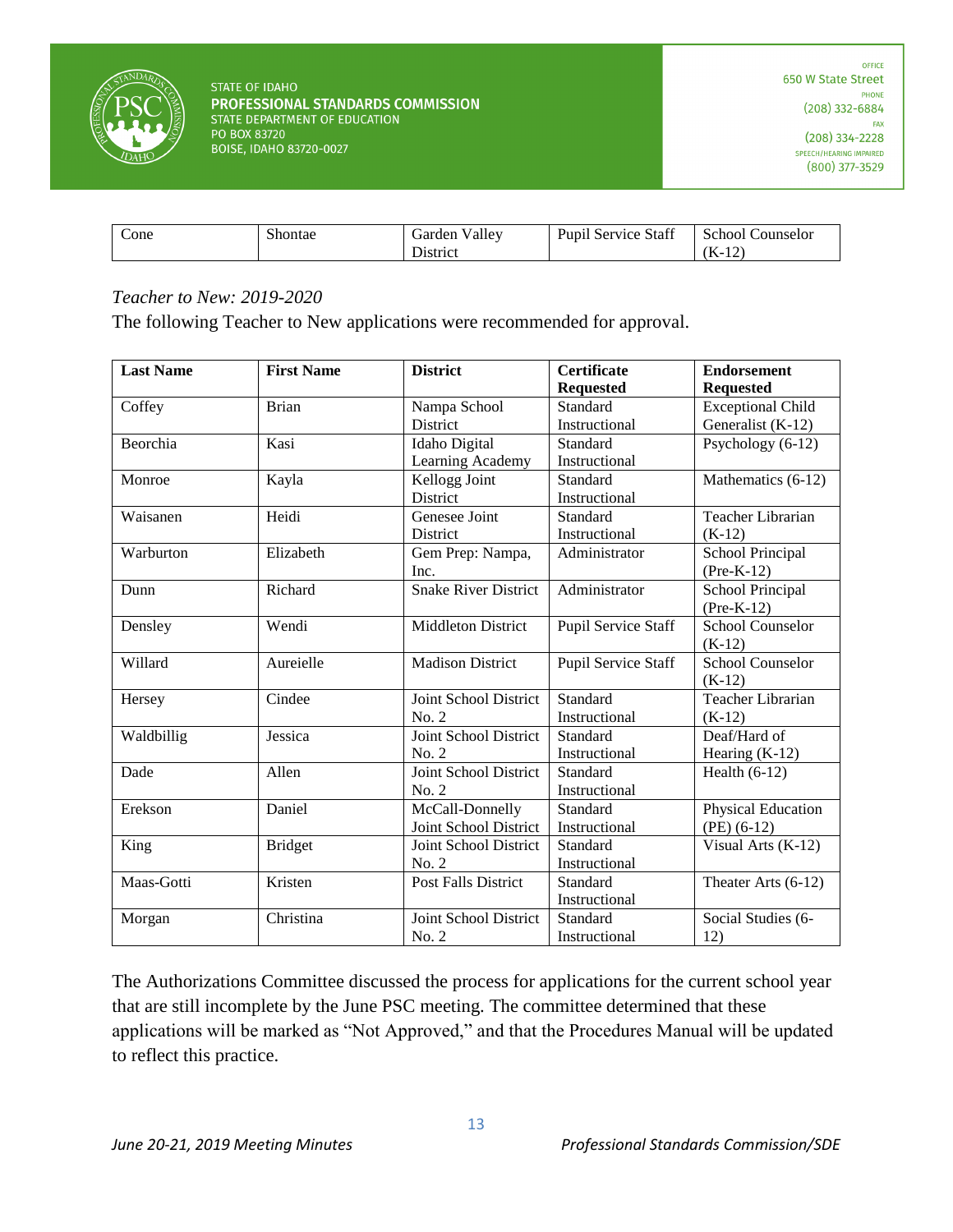

For the 2019-2020 meeting year, the Authorizations Committee will not be having conference calls during the months of August and December.

**The Commission ACCEPTED the report of the Authorizations Committee.** Motion carries.

## **STANDARDS COMMITTEE**

Members present: Enger, Moore, McConnell, Raney, Sletteland, Snow. Staff present: Colon Durham, Lackey, Mathias.

Chair Jennifer Snow reported that at its June 20, 2019 meeting, the Standards Committee reviewed the Procedures Manual and Working Plan, as well as the Manual of Instructions for Program Approval for Certification. The Committee will be reviewing the Manual of Instructions for Program Approval for Certification in greater depth at its September 2019 meeting.

Committee members also reviewed the first annual report from the College of Idaho, and discussed ProEthica as a potential renewal requirement as members had the opportunity to review the three-credit ethics course offered by Educational Testing Services (ETS).

Three program proposals were received and reviewed, with committee members requesting additional information of each program.

## **The Commission ACCEPTED the report of the Standards Committee.** Motion carries.

## **EXECUTIVE COMMITTEE**

Members present: Allred, Chipman, Davis, Gorton, McKinney. Staff member present: Schwab. Office of the attorney general staff present: Robert Berry, Brian Church.

**M/S (Davis/Gorton): Under Idaho Code 74-206(1)(d), the Executive Committee of the Professional Standards Commission was called into Executive Session to consider investigatory records exempt from disclosure under Chapter 1 of Title 74, Idaho Code.**  Allred – yes; Chipman – yes; Davis – yes; Gorton – yes; McKinney – yes. Motion carries.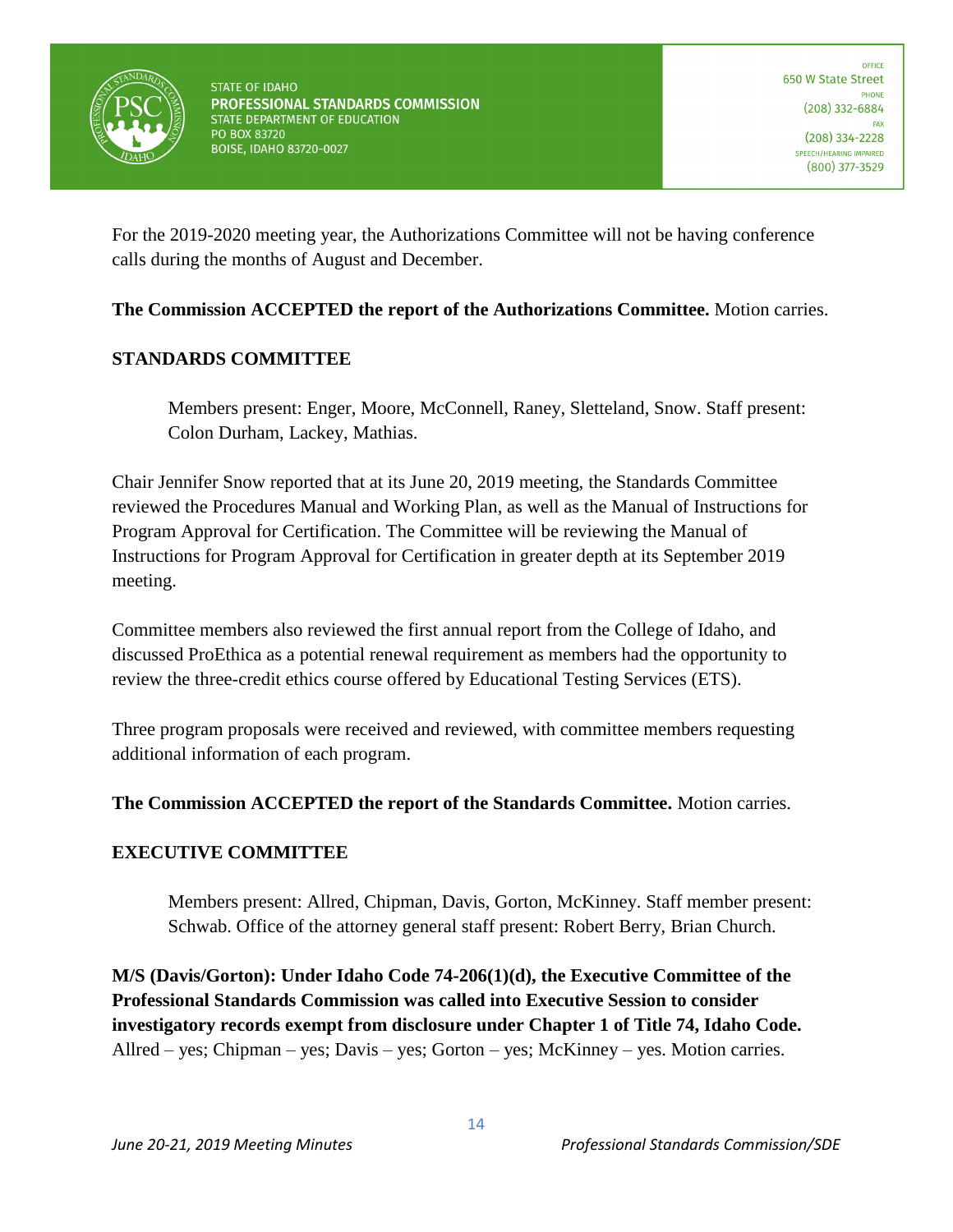

**M/S (McKinney/Davis): The Executive Committee of the Professional Standards Commission was called into Open Session, after entering Executive Session to consider investigatory records exempt from disclosure under Chapter 1 of Title 74, Idaho Code.**  Allred – yes; Chipman – yes; Davis – yes; Gorton – yes; McKinney – yes. Motion carries.

**M/S (McKinney/Chipman): Under Idaho Code 74-206(1)(d), the Executive Committee of the Professional Standards Commission was called into Executive Session to consider investigatory records exempt from disclosure under Chapter 1 of Title 74, Idaho Code.**  Allred – yes; Chipman – yes; Davis – yes; Gorton – yes; McKinney – yes. Motion carries.

**M/S (Chipman/Allred): The Executive Committee of the Professional Standards Commission was called into Open Session, after entering Executive Session to consider investigatory records exempt from disclosure under Chapter 1 of Title 74, Idaho Code.**  Allred – yes; Chipman – yes; Davis – yes; Gorton – yes; McKinney – yes. Motion carries.

**M/S (Davis/Chipman): Under Idaho Code 74-206(1)(d), the Executive Committee of the Professional Standards Commission was called into Executive Session to consider investigatory records exempt from disclosure under Chapter 1 of Title 74, Idaho Code.**  Allred – yes; Chipman – yes; Davis – yes; Gorton – yes; McKinney – yes. Motion carries.

**M/S (McKinney/Chipman): The Executive Committee of the Professional Standards Commission was called into Open Session, after entering Executive Session to consider investigatory records exempt from disclosure under Chapter 1 of Title 74, Idaho Code.**  Allred – yes; Chipman – yes; Davis – yes; Gorton – yes; McKinney – yes. Motion carries.

**M/S (McKinney/Chipman): In case number 21902, I move that the Executive Committee recommend the recommended discipline remain unchanged.** Motion carries.

**M/S (McKinney/Chipman): In case number 21905, I move that the Executive Committee recommend the recommended discipline remain unchanged.** Motion carries.

**M/S (McKinney/Chipman): In case number 21911, I move that the Executive Committee find probable cause and recommend a stipulation that imposes permanent revocation.**  Motion carries.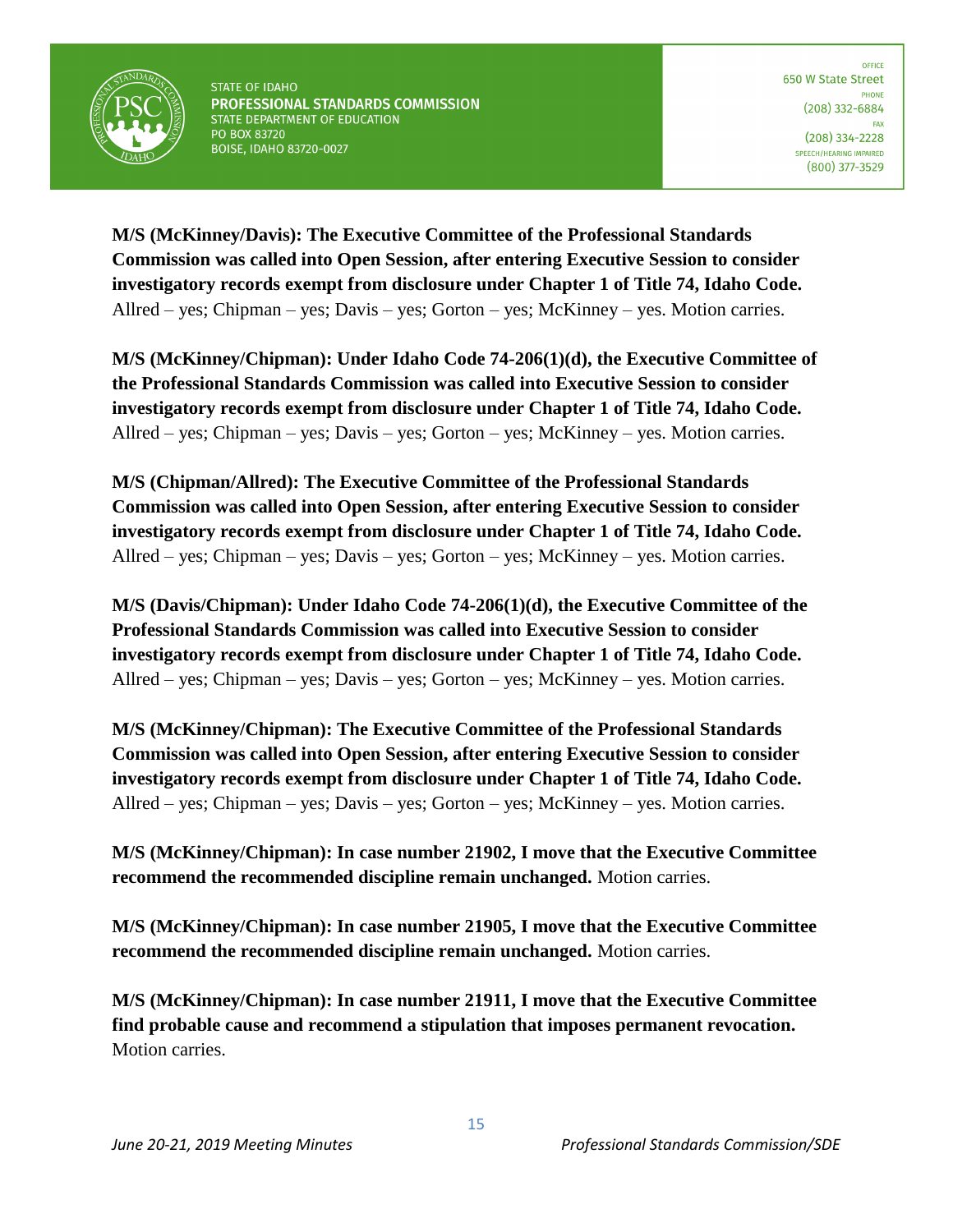

**M/S (McKinney/Chipman): In case number 21912, I move that the Executive Committee request additional information.** Motion carries.

**M/S (McKinney/Chipman): In case number 21913, I move that the Executive Committee find no probable cause.** Motion carries.

**M/S (McKinney/Chipman): In case number 21914, I move that the Executive Committee find probable cause and recommend a stipulation that imposes the discipline of a fixed 2 year suspension, completion of an approved ethics and boundaries course not to be used for renewal credit, and that the individual must undergo psycho-sexual evaluation done at the expense of the individual and provide evidence of safety to return to teaching by a certified evaluator.** Motion carries.

**M/S (McKinney/Chipman): In case number 21915, I move that the Executive Committee find no probable cause.** Motion carries.

**M/S (McKinney/Davis): In case number 21916, I move that the Executive Committee find probable cause, and recommend a stipulation that imposes the discipline of a fixed 1-year suspension.** Motion carries.

**The Commission ACCEPTED the report of the Executive Committee.** Motion carries.

## **OLD BUSINESS**

## *ProEthica*

After being given log-in credentials by Educational Testing Services (ETS) and the PSC Administrator, commission members reviewed the ProEthica course to determine if it might be utilized as professional development or a renewal requirement for educators. Commission members agreed that the content was good, and that the course should continue to be utilized as an option for those required to take ethics and boundaries courses.

## *Approval of Procedures Manual and Working Plan*

During its June 20 committee meetings, commission members reviewed the Procedures Manual and Working Plan and proposed changes. At its June 21 full commission meeting, these changes were reviewed and accepted.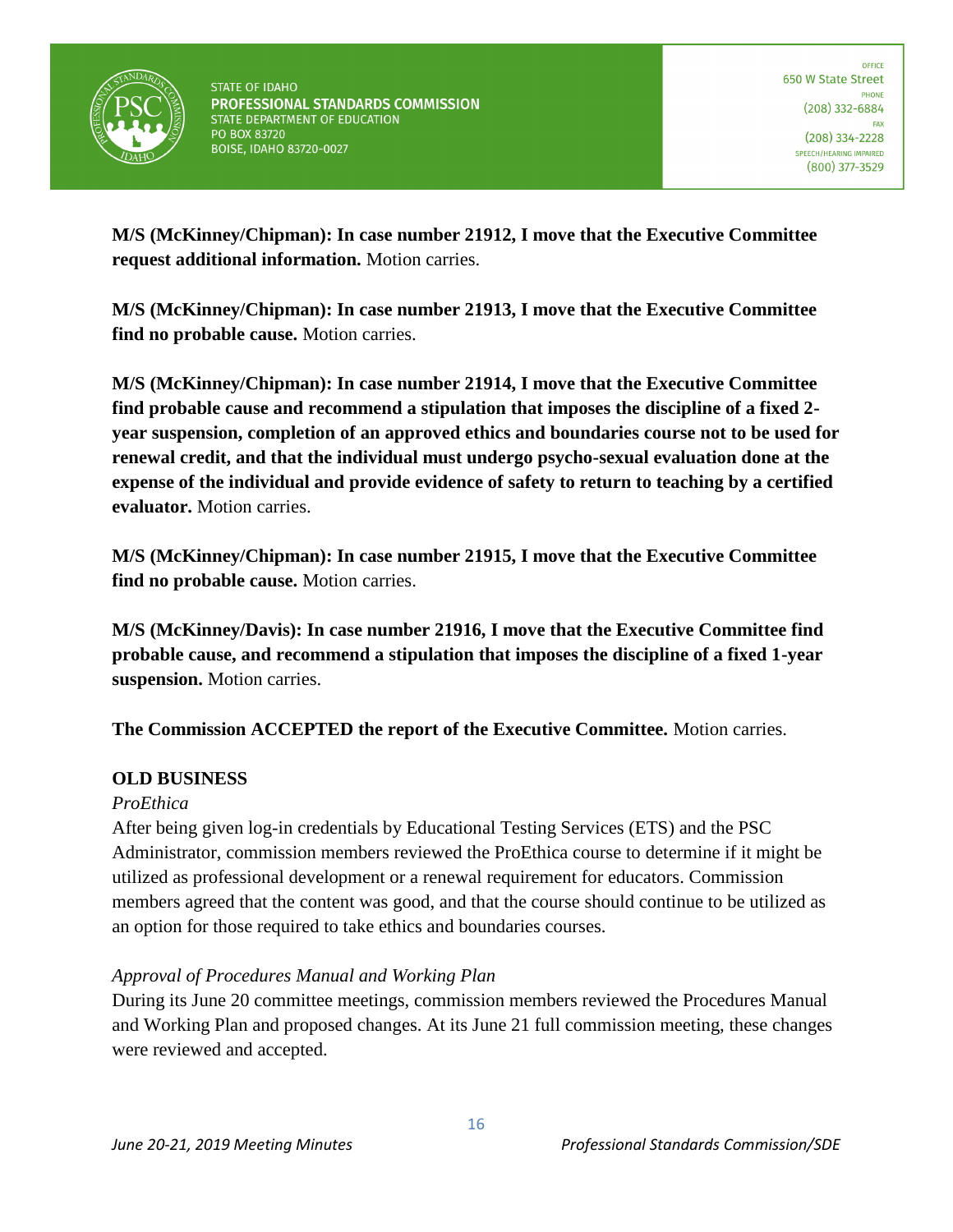

**M/S (Davis/Saffle): I move to approve the changes to the Procedures Manual and Working Plan as presented.** Motion carries.

## **NEW BUSINESS**

*2019-2020 Officers*

Commission members elected Kathy Davis to serve as Chair for the 2019-2020 PSC, and Marg Chipman as Vice-Chair.

# **COMMUNICATION PLAN**

Taylor Raney reported that items of interest in these meeting minutes for member communication to constituencies include the following:

- **Revisions to IDAPA**
	- o The State Board of education approved revisions recommended to the IDAPA 08.02.02 with one exception – section 042, regarding Alternate Routes to Certification, which is to be revised and resubmitted.
- **Career Technical Education Certification & Endorsements**
	- o The Career Technical Education (CTE) Division of the State Board of Education is to be responsible for all CTE certification and endorsements, including Agricultural Science & Technology, Business Technology, Family & Consumer Science, Marketing Technology, and Technology Education.
- **Upcoming Program Reviews**
	- o Boise State University Focused Visit: *October 5-8, 2019*
	- o Teach for America Non-Traditional: *November 5-8, 2019*
	- o University of Idaho Full State & CAEP: *April 25-28, 2020*

## • **Upcoming Standards Reviews**

- o Engineering: *September 13, 2019*
- o Physical Education & Health: *October 24-25, 2019*
- o Social Studies American Government/Political Science, Anthropology, Economics, Geography, History, Psychology, Social Studies, Sociology: *December 12-13, 2019*
- **Micro-credentialing**
	- o The [NEA website](https://nea.certificationbank.com/Stack_Library) has free micro-credentialing opportunities.
- **Master Educator Premium**
	- o Applications for the premium are being accepted until June 30.
	- o Additional application reviewers are needed. Interested individuals may apply [here](https://docs.google.com/forms/d/e/1FAIpQLScHsbqbmTmq2s1-7hLsAsDPGANdunbCkuOydrB2cPz0swBhgw/viewform).